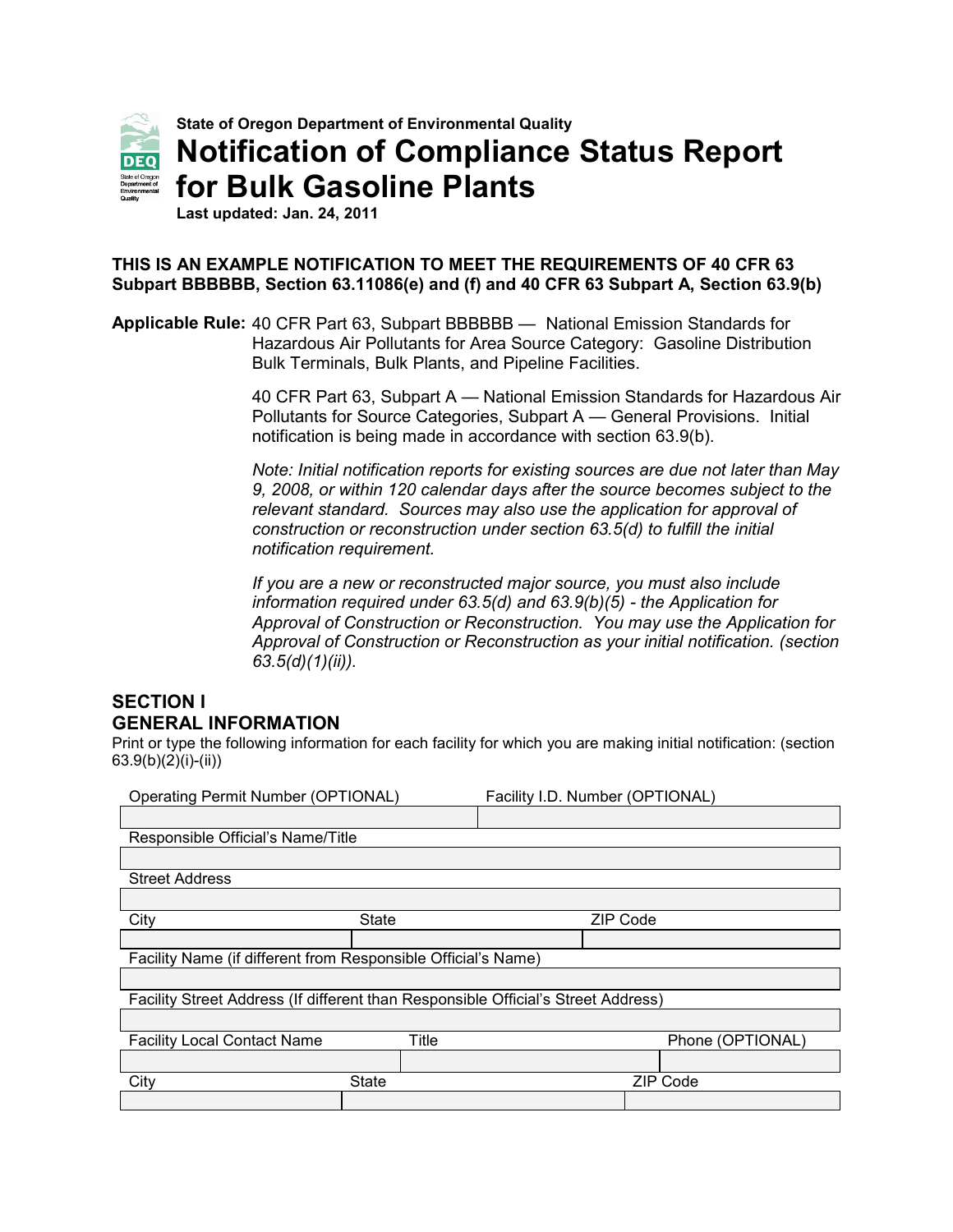# **SECTION II APPLICABILITY AND COMPLIANCE STATUS**

| <b>Applicability Questions</b><br>(initial in box beside correct answer to the following questions)                                                                                                                                                                                                                                                                                                                                                                               |  |                                                                                                                                                                                                                                                                                                                                                                                                                                                                                                                                            |  |  |
|-----------------------------------------------------------------------------------------------------------------------------------------------------------------------------------------------------------------------------------------------------------------------------------------------------------------------------------------------------------------------------------------------------------------------------------------------------------------------------------|--|--------------------------------------------------------------------------------------------------------------------------------------------------------------------------------------------------------------------------------------------------------------------------------------------------------------------------------------------------------------------------------------------------------------------------------------------------------------------------------------------------------------------------------------------|--|--|
| <b>Yes</b>                                                                                                                                                                                                                                                                                                                                                                                                                                                                        |  | A1. Is your facility a "bulk gasoline plant"? Bulk gasoline plant means any gasoline                                                                                                                                                                                                                                                                                                                                                                                                                                                       |  |  |
| No.                                                                                                                                                                                                                                                                                                                                                                                                                                                                               |  | storage and distribution facility that receives gasoline by pipeline, ship or barge, or<br>cargo tank and subsequently loads the gasoline into gasoline cargo tanks for<br>transport to gasoline dispensing facilities, and has a gasoline throughput of less<br>than 20,000 gallons per day. Gasoline throughput shall be the maximum<br>calculated design throughput as may be limited by compliance with an enforceable<br>condition under Federal, State, or local law, and discoverable by the Administrator<br>and any other person. |  |  |
| <b>Yes</b>                                                                                                                                                                                                                                                                                                                                                                                                                                                                        |  | A2. Do you have any gasoline storage tanks that have a capacity greater than or                                                                                                                                                                                                                                                                                                                                                                                                                                                            |  |  |
| No.                                                                                                                                                                                                                                                                                                                                                                                                                                                                               |  | equal to 250 gallons?                                                                                                                                                                                                                                                                                                                                                                                                                                                                                                                      |  |  |
| If you answer "No" to either of the above questions and can support your answer, then you are<br>not subject to the control requirements listed below; however, you must still complete Sections III<br>and IV and mail as directed. If prior to January 10, 2008, your facility is meeting the control<br>requirements of C1, C2, and C3, as applicable, under an enforceable State, local, or tribal rule or<br>permit, then this notification is not required to be submitted. |  |                                                                                                                                                                                                                                                                                                                                                                                                                                                                                                                                            |  |  |

| <b>Control Questions</b><br>(initial in box beside correct answer to the following questions) |                                                                                                                                                                                                                                                                                                                                                                                                                     |  |  |  |  |  |
|-----------------------------------------------------------------------------------------------|---------------------------------------------------------------------------------------------------------------------------------------------------------------------------------------------------------------------------------------------------------------------------------------------------------------------------------------------------------------------------------------------------------------------|--|--|--|--|--|
| <b>Yes</b>                                                                                    | C1. Do you currently utilize "submerged filling" for the loading of gasoline into storage<br>tanks at your facility? Submerged filling means the filling of a storage tank through a                                                                                                                                                                                                                                |  |  |  |  |  |
|                                                                                               | submerged fill pipe whose discharge is no more than 12 inches from the bottom of the<br>tank for submerged fill pipes installed on or before November 9, 2006, or no more than 6<br>inches from the bottom of the tank for submerged fill pipes installed after November 9,<br>2006.                                                                                                                                |  |  |  |  |  |
| No.                                                                                           | Note: Submerged fill pipes not meeting the specifications stated above are allowed if<br>the owner or operator can demonstrate that the liquid level in the gasoline storage tank<br>is always above the entire opening of the fill pipe. Documentation providing such<br>demonstration must be made available for inspection by the Administrator's delegated<br>representative during the course of a site visit. |  |  |  |  |  |
| Yes                                                                                           | C2. Is submerged filling currently used for all gasoline storage tanks having a capacity of                                                                                                                                                                                                                                                                                                                         |  |  |  |  |  |
| No.                                                                                           | greater than or equal to 250 gallons?                                                                                                                                                                                                                                                                                                                                                                               |  |  |  |  |  |
| Yes                                                                                           | C3. Do you currently utilize "submerged filling" for the loading of gasoline into cargo                                                                                                                                                                                                                                                                                                                             |  |  |  |  |  |
| No.                                                                                           | tanks at your facility?                                                                                                                                                                                                                                                                                                                                                                                             |  |  |  |  |  |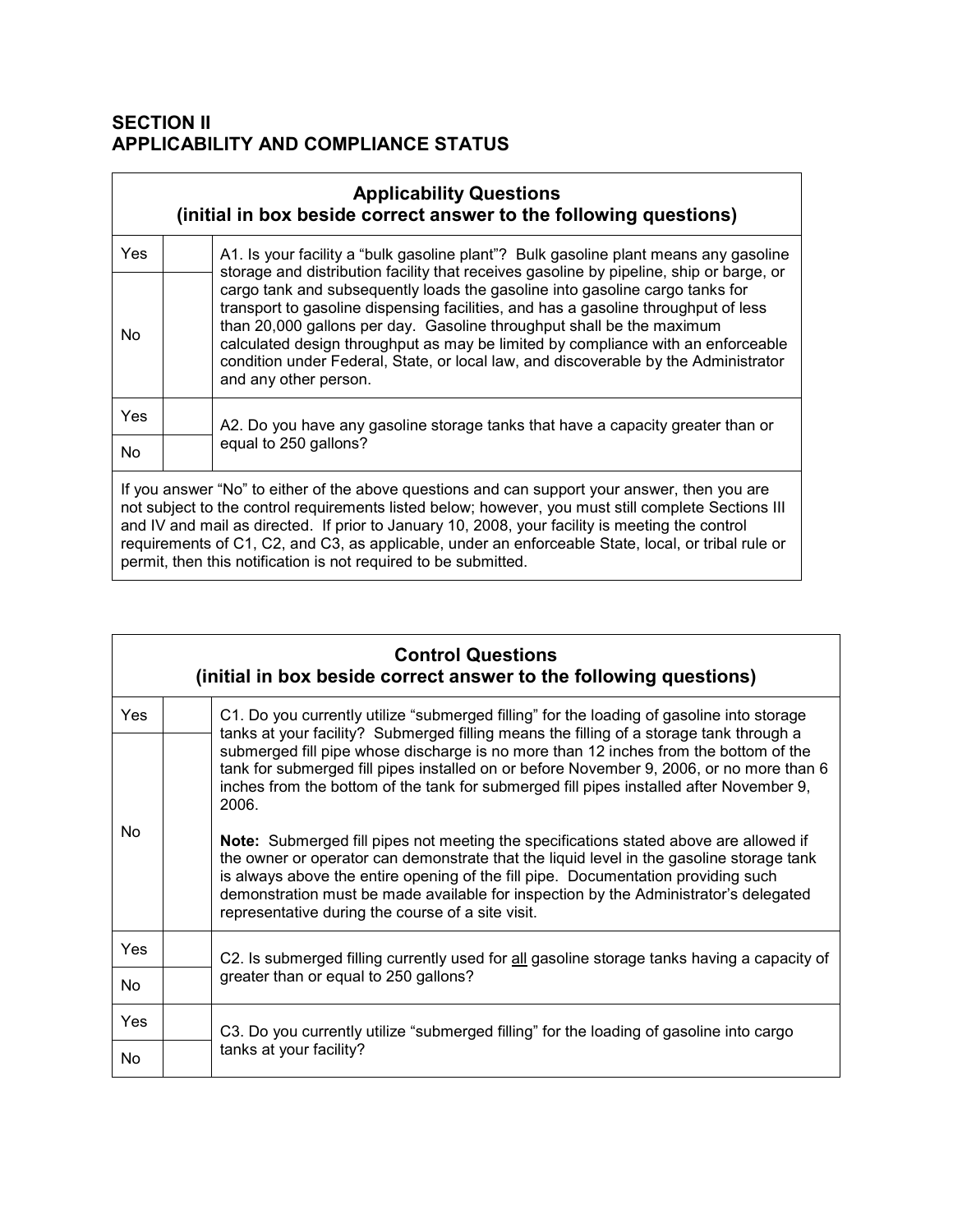| Yes                                                              |  | C4. Do you currently perform a monthly leak inspection of all equipment in gasoline<br>service? An approved monthly inspection program may use detection methods,<br>including sight, smell, and sound, and must adhere to the following requirements in<br>section 63.11089:<br>(1) A log book shall be used and shall be signed by the owner or operator at the<br>completion of each inspection. A section of the log book shall contain a list, summary<br>description, or diagram(s) showing the location of all equipment in gasoline service at<br>the facility.                                                                                                                                                          |
|------------------------------------------------------------------|--|----------------------------------------------------------------------------------------------------------------------------------------------------------------------------------------------------------------------------------------------------------------------------------------------------------------------------------------------------------------------------------------------------------------------------------------------------------------------------------------------------------------------------------------------------------------------------------------------------------------------------------------------------------------------------------------------------------------------------------|
| No                                                               |  | (2) Each detection of a liquid or vapor leak shall be recorded in the log book. When a<br>leak is detected, an initial attempt at repair shall be made as soon as practicable, but no<br>later than 5 calendar days after the leak is detected. Repair or replacement of leaking<br>equipment shall be completed within 15 calendar days after detection of each leak,<br>except as provided in paragraph (d) of section 63.11089.<br>(3) Delay of repair of leaking equipment will be allowed upon a demonstration to the<br>Administrator that repair within 15 days is not feasible. The owner or operator shall<br>provide the reason(s) a delay is needed and the date by which each repair is expected<br>to be completed. |
| Yes                                                              |  | C5. Do you require that gasoline be handled in a manner that restricts vapor releases to<br>the atmosphere for extended periods of time? Measures to be taken include, but are not<br>limited to, the following:<br>(1) Minimize gasoline spills                                                                                                                                                                                                                                                                                                                                                                                                                                                                                 |
| No                                                               |  | (2) Clean up spills as expeditiously as practicable<br>(3) Cover all open gasoline containers and all gasoline storage tank fill-pipes with a<br>gasketed seal when not in use<br>(4) Minimize gasoline sent to open waste collection systems that collect and transport<br>gasoline to reclamation and recycling devices, such as oil/water separators.                                                                                                                                                                                                                                                                                                                                                                         |
| If you answer no to any of the above control questions, you must |  |                                                                                                                                                                                                                                                                                                                                                                                                                                                                                                                                                                                                                                                                                                                                  |
| 1) Complete this notification and mail as directed.              |  |                                                                                                                                                                                                                                                                                                                                                                                                                                                                                                                                                                                                                                                                                                                                  |
|                                                                  |  | 2) Comply with all the above (be able to answer yes) control questions within 3 years after the<br>publication of the final subpart BBBBBB and resubmit this report confirming that you are complying with                                                                                                                                                                                                                                                                                                                                                                                                                                                                                                                       |

# **SECTION III SOURCE DESCRIPTION**

all the above requirements.

Briefly describe the source. (section 63.9(b)(2)(iv))

Provide (at least) information on the number and capacity of gasoline storage tanks and the average monthly gasoline throughput.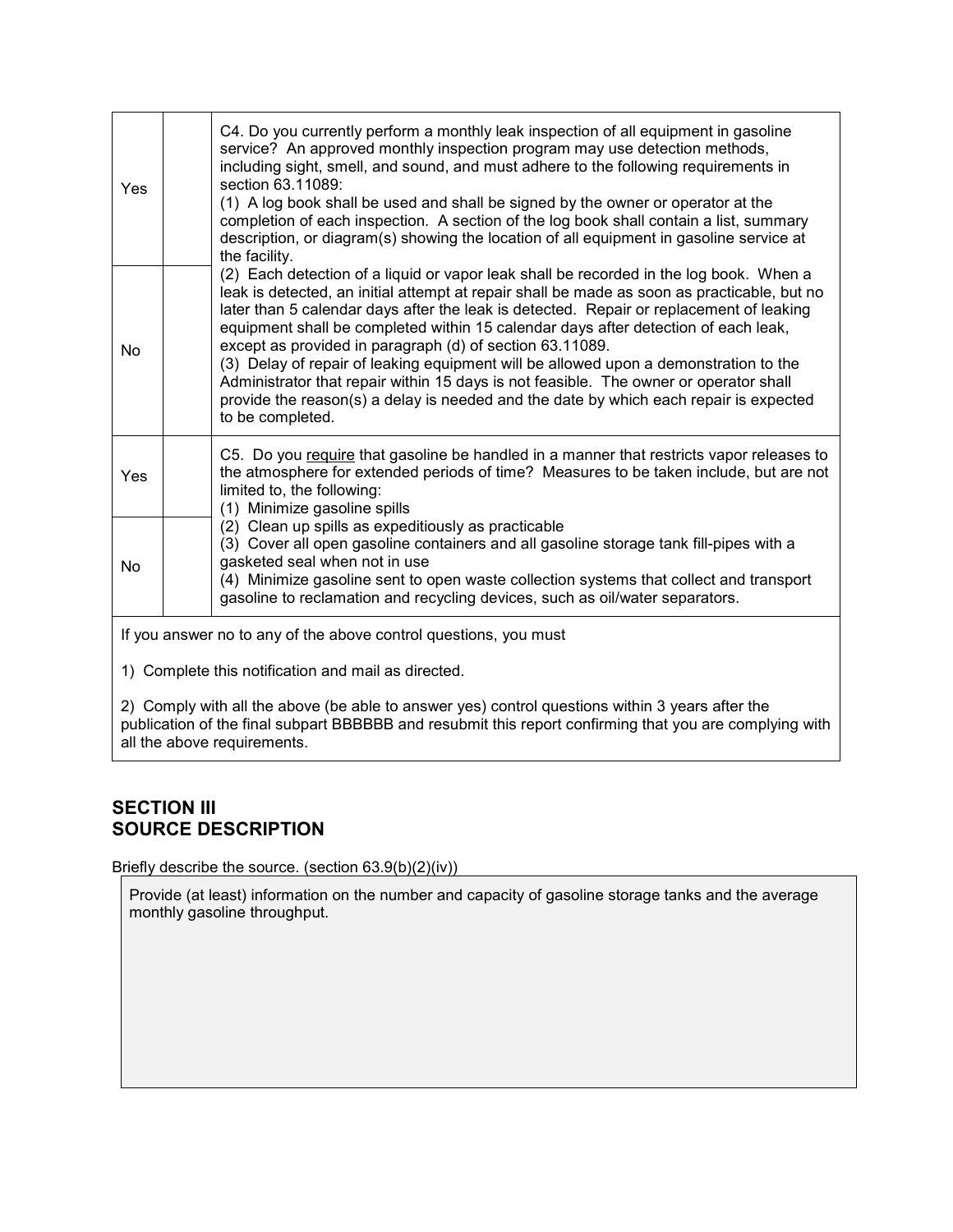## **SECTION IV CERTIFICATION**

*(Note: Certification is Optional – not required* under section 63.9(b). *You may edit the text in this section as deemed appropriate)*

Based upon information and belief formed after a reasonable inquiry, I, as a responsible official of the above-mentioned facility, certify the information contained in this report is accurate and true to the best of my knowledge.

| Name of Responsible Official (Print or Type) | $t$ itle | Date $(mm/dd/yy)$ |
|----------------------------------------------|----------|-------------------|
|                                              |          |                   |

Signature of Responsible Official

#### **Submit Initial Notification as follows:**

a. To the appropriate Regional Office of the EPA (see addresses below); and

b. If the State has been delegated the authority for this regulation under section 112(l) of the Clean Air Act, submit the notification to the appropriate State agency found at the following link: **<http://www.4cleanair.org/contactUsaLevel.asp>**

### **Addresses of EPA Regional Offices**:

EPA Region I (Connecticut, Maine, Massachusetts, New Hampshire, Rhode Island, Vermont) 5 Post Office Square, Suite 100, Mail code: OES04-2,Boston MA 02109-3912 Attention: Air Clerk

EPA Region II (New Jersey, New York, Puerto Rico, Virgin Islands), Director, Division of Enforcement and Compliance Assistance, 290 Broadway, New York, NY 10007-1866.

EPA Region III (Delaware, District of Columbia, Maryland, Pennsylvania, Virginia, West Virginia), Director, Air Protection Division, 1650 Arch Street, Philadelphia, PA 19103.

EPA Region IV (Alabama, Florida, Georgia, Kentucky, Mississippi, North Carolina, South Carolina, Tennessee). Director, Air, Pesticides and Toxics Management Division, Atlanta Federal Center, 61 Forsyth Street, Atlanta, GA 30303–3104.

EPA Region V (Illinois, Indiana, Michigan, Minnesota, Ohio, Wisconsin), Director, Air and Radiation Division, 77 West Jackson Blvd., Chicago, IL 60604–3507.

EPA Region VI (Arkansas, Louisiana, New Mexico, Oklahoma, Texas), Director, Air, Pesticides and Toxics, 1445 Ross Avenue, Dallas, TX 75202–2733.

EPA Region VII (Iowa, Kansas, Missouri, Nebraska), Director, Air, Air and Waste Management Division, U.S. Environmental Protection Agency, 901 N. 5th Street, Kansas City, KS 66101.

EPA Region VIII (Colorado, Montana, North Dakota, South Dakota, Utah, Wyoming), Director, Air and Toxics Technical Enforcement Program, Office of Enforcement, Compliance and Environmental Justice, 1595 Wynkoop Street, Denver, CO 80202-1129.